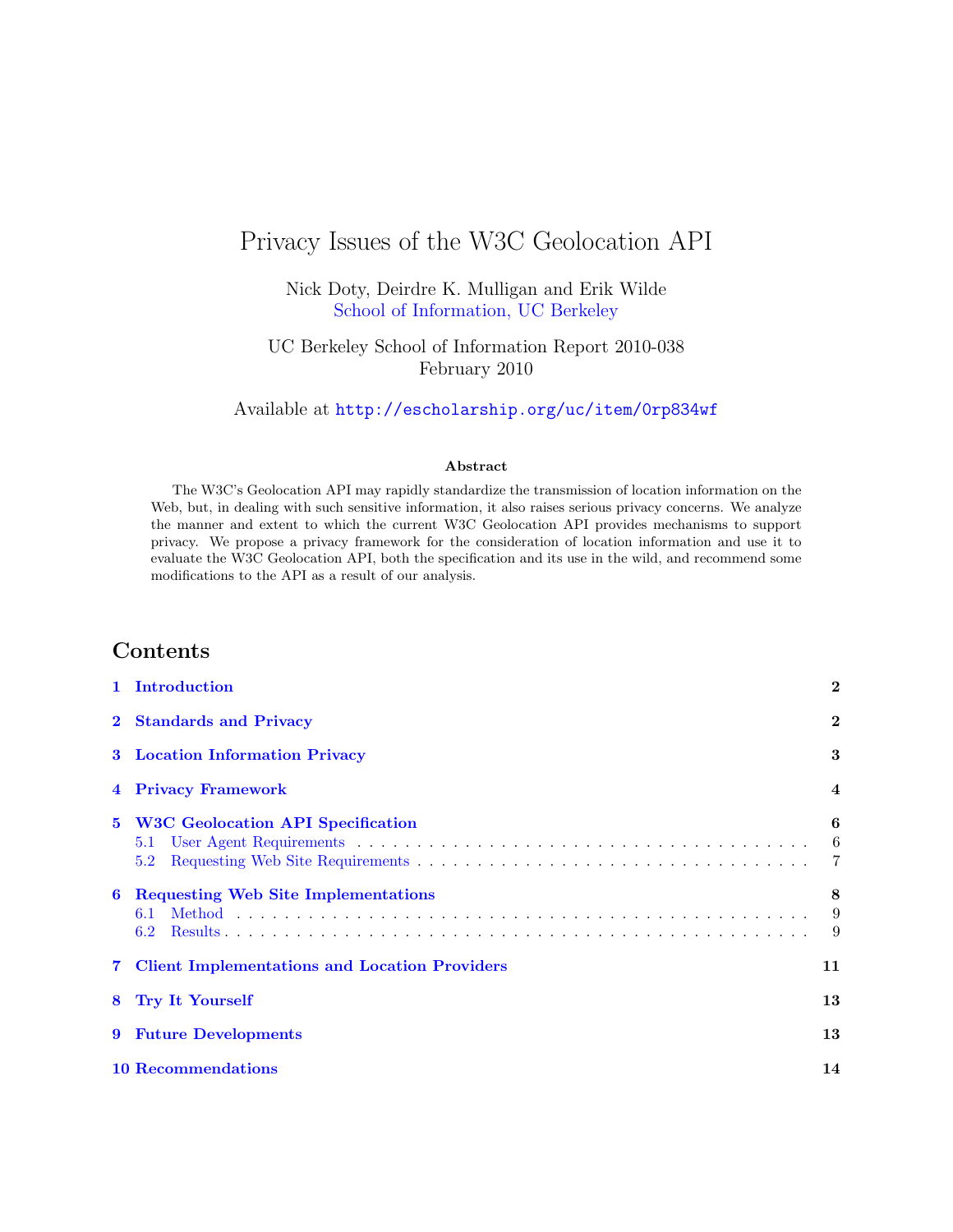## <span id="page-1-0"></span>1 Introduction

With the advent of mobile access to the Internet (early technologies, now mostly replaced by fully Internetcapable access, were i-mode and WAP), location-based services have become an increasingly popular part of the Web, from restaurant-finding to driving directions to social network location-sharing. The collection, use and disclosure of location information to provide such services implicates users' privacy and physical safety. Information about an individual's location routinely receives heightened privacy protection under law and in social interactions.

Currently the World Wide Web Consortium's Geolocation Application Program Interface (API) that enables scripting code on a web page to access device location information is the leading candidate for standardizing the transmission of location information on the Web. The API can be rapidly deployed: Web developers can simply write scripting code to use this new browser functionality; no other part of web infrastructure need be updated. This is a distinct advantage over other possible mechanisms, such as extensions of the Hypertext Transfer Protocol (HTTP) [\[11\]](#page-14-0), the main protocol used for communications on the Web, or the development of a Uniform Resource Identifier (URI) scheme for location [\[20\]](#page-15-0).

Given the high likelihood of the broad adoption of the W3C Geolocation API and its expected influence on user privacy and security, the current "last call" working draft $<sup>1</sup>$  deserves detailed analysis. The extent to</sup> which technical standards can and should provide the capacity for privacy and other values to be addressed is contested. While few dispute the influence that technology and interface design have on privacy, the extent to which technology affirmatively should be designed to support privacy-protective outcomes is a live question. The authors have a range of opinions on this topic and addressing this question as a general matter is beyond the scope of this paper. However, we do believe that it is important to understand the strengths and limitations of the Geolocation API with respect to supporting privacy. Without such an understanding it will be difficult to address location privacy on the Web whether through technology, law, norms or market forces.

In this report we analyze the manner and extent to which the current W3C Geolocation API provides mechanisms to support privacy. We first discuss prior standards efforts to address privacy concerns. Next, drawing on U.S. law and normative conventions around withholding and sharing location information, we outline the privacy and physical safety concerns raised by the wide availability of geolocation information. We then propose a privacy framework for the consideration of location information and use it to evaluate the W3C Geolocation API, both the specification and its use in the wild. We also identify issues that fall outside the scope of the API but, given current market structures, raise additional privacy issues that should be addressed in a holistic consideration of location information privacy. In conclusion, we suggest four modifications to the API that would provide users with greater support for their privacy and physical safety concerns.

## 2 Standards and Privacy

Attention to the effect of web standards on individual privacy began in earnest in late 1994 when heated debate arose at the Internet Engineering Task Force over proposed changes to the hypertext transfer protocol that standardized the ability of third-parties to set "cookies" in users browsers, but discouraged doing so [\[19\]](#page-15-0). A nascent network advertising trade objected to defaults that would impede their business model by limiting third-party "cookies" while privacy advocates, the press and regulatory bodies weighed in on the other side objecting to the invisibility of the data collectors, the lack of user control, and the risks of data aggregation [\[19\]](#page-15-0). Beginning in 1996 the role of web standards — technical standards operating at the application layer that define, describe and support the operation of the World Wide Web — in enabling

<sup>&</sup>lt;sup>1</sup>The most up-to-date version is the editor's draft: <http://dev.w3.org/geo/api/spec-source.html>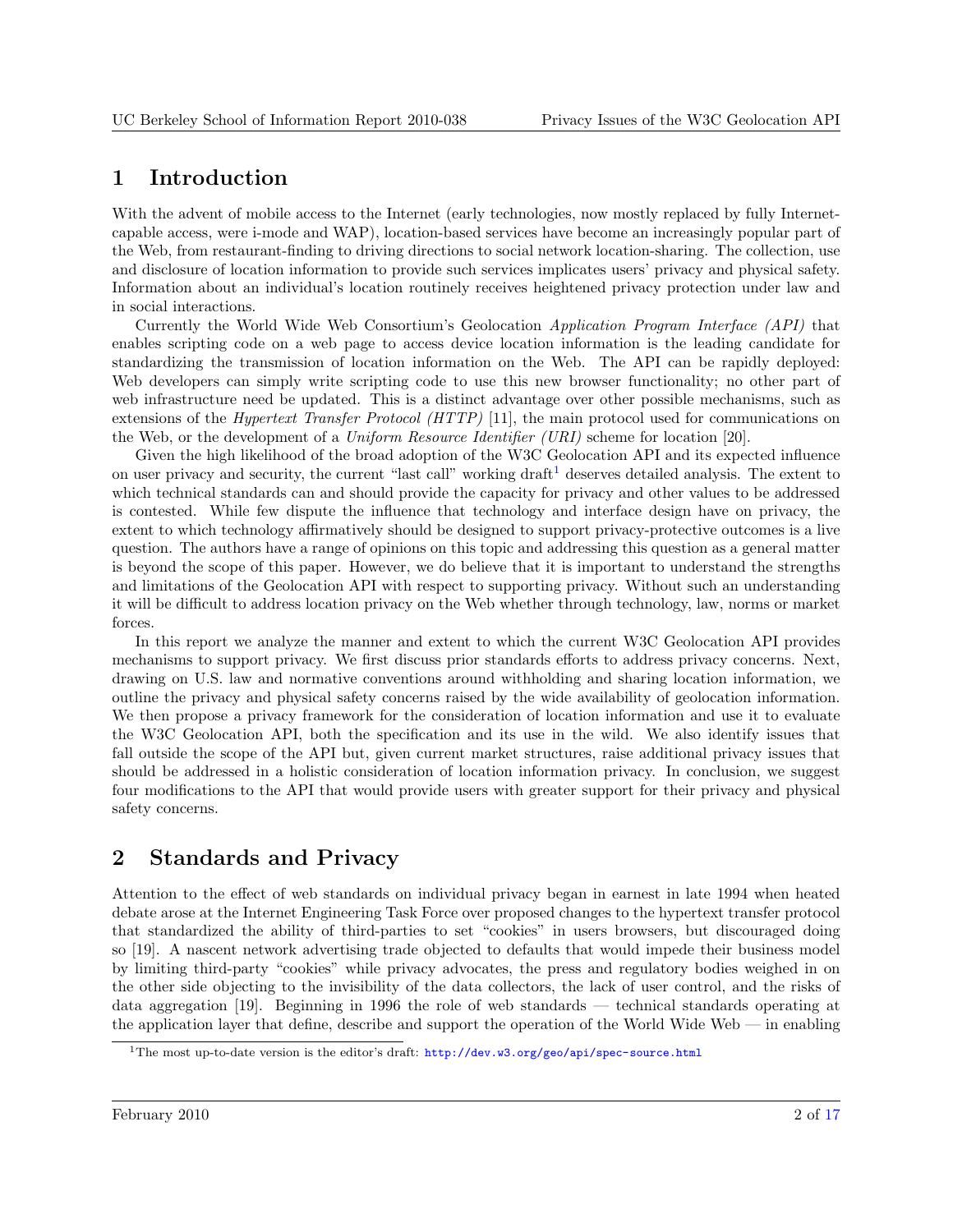<span id="page-2-0"></span>privacy protection became an area of research, debate and standards activity with the formation of the World Wide Web Consortium's *Platform for Privacy Preferences* Project (P3P) [\[8,](#page-14-0) [9,](#page-14-0) [19\]](#page-15-0). Shortly thereafter, the IETF's geographic location privacy (Geopriv) working group formed in recognition that "the representation and transmission of [location] information has significant privacy and security implications." In response to these concerns, Geopriv has "created a suite of protocols that allow such applications to represent and transmit such location objects and to allow users to express policies on how these representations are exposed and used."<sup>2</sup>

In a similar vein, efforts to consider the policy implications of rights expression languages analyzed their ability to support both the rights and limitations in copyright law [\[22\]](#page-15-0). At a higher level, several techniques for identifying and addressing the impact of technical design on values have been offered with varying effect [\[13,](#page-15-0) [21,](#page-15-0) [5\]](#page-14-0). In the area of privacy specifically researchers have directed attention to the ways in which technical design alters norms of information flow [\[23\]](#page-15-0), removes structural barriers that provide de facto privacy protection [\[28\]](#page-15-0), increases visibility, transparency and exposure [\[6\]](#page-14-0), introduces persistent identifiers, facilitates monitoring and tracking and enables the collection and retention of information about individual users [\[21\]](#page-15-0).

### 3 Location Information Privacy

Information about location — both real-time location as well as permanent locations (such as home address) — is afforded special attention due to the consequences for both privacy and physical safety that may flow from its disclosure.

The heightened privacy and physical safety concerns generated by the collection, use and disclosure of location information are apparent in U.S. law that creates restrictive consent standards for its use and disclosure in the private sector in the context of telecommunications services (47 USC §222), court concern about the standards governing law enforcement access to real-time and historical location information from telecommunications providers under current law<sup>3</sup>, as well as in limitations on the disclosure of department of motor vehicle records under federal law [\[30\]](#page-16-0), state laws allowing specific individuals to limit the disclosure of their address in public records [\[1\]](#page-14-0) and the requirement to offer caller-id suppression services.

At the level of norms, the heightened sensitivity with which individuals regard location information is reflected in social practices as well as empirical data. Parents and educators routinely remind children not to give out their home address or their physical location. This advice carries through strongly in educational efforts aimed at digital youth, where a primary rule of the road is to never give out address or location information to strangers or post it publicly. It is also reflected in a trend to remove address information from phone directories, limit the availability of school contact lists, and other community efforts to protect the privacy of home addresses. Survey data confirms this evident sensitivity of location information privacy. For example, a recent representative survey of Californians found strong support for judicial intervention and due process before law enforcement are given access to historical location data (73% supporting a law requiring "police to convince a judge that a crime has been committed before obtaining location information from the cell phone company" [\[17\]](#page-15-0)). Qualitative work exploring the use of location-sharing platforms has found that a range of privacy and security concerns influence decisions to share. For example, one study found that who was requesting information and the purpose for the request had greatest influence over decisions to disclose or withhold, with the user's location and activity being less important [\[7\]](#page-14-0). Relatedly, location information has been identified as the most sensitive element of information shared within social networks [\[26\]](#page-15-0).

<sup>2</sup><http://www.ietf.org/dyn/wg/charter/geopriv-charter.html>

<sup>3</sup><http://www.eff.org/related/3494/pressrelease>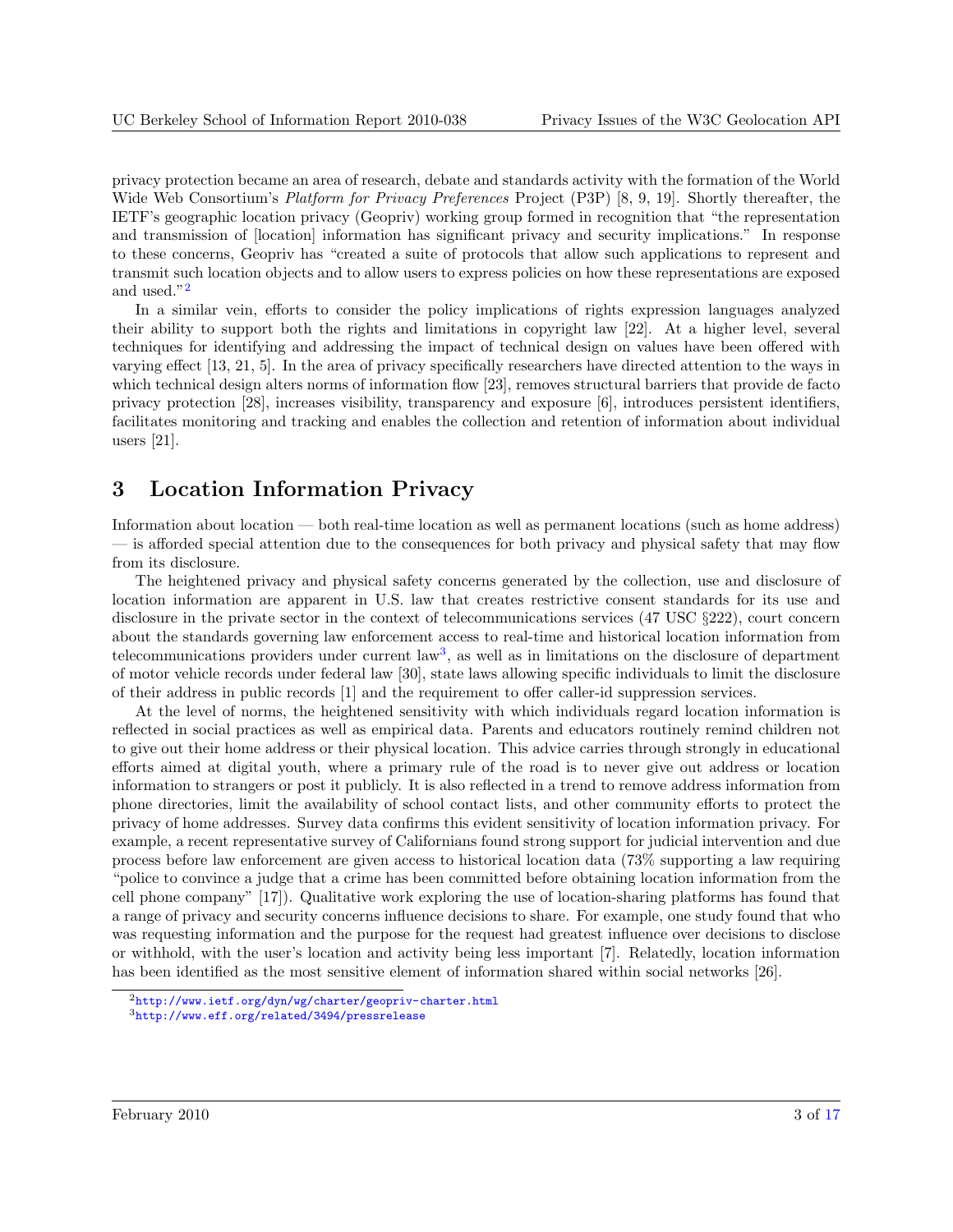### <span id="page-3-0"></span>4 Privacy Framework

Acknowledging the privacy and safety considerations attending location information is helpful, however what is needed at this point is guidance about what issues can and should be addressed at the API level. Theoretical and prescriptive work on protecting privacy exists in several fields. The framework we develop below draws primarily from research in the law and computer and human interaction fields.

Much of the legal framework for protecting privacy, including location information privacy, derives from the Fair Information Practice Principles that are premised on the concept of "informational selfdetermination" and are substantiated in procedural rules that establish: individual rights of data subjects to control the collection and reuse of personal information, and access and correct or amend or delete personal information held by organizations; and, organizational obligations to minimize the collection of personal information, provide safeguards against misuse and unauthorized access and respect the rights of data subjects [\[24\]](#page-15-0). Alternative frameworks for analyzing privacy have been advanced, most notably privacy as "contextual integrity" which focuses privacy analysis on norms of information flows that inhere in various contexts and considers their violation to signal a potential privacy transgression [\[23\]](#page-15-0). Privacy understood as "a personal notion shaped by culturally determined expectations and perceptions about one's environment" has been found to require feedback ("informing people when and what information about them is being captured and to whom the information is being made available") and control ("empowering people to stipulate what information they project and who can get hold of it") by subjects [\[4\]](#page-14-0), mechanisms for ongoing boundary control [\[2,](#page-14-0) [25\]](#page-15-0) and a reciprocity of knowledge and exposure between users and observers [\[4\]](#page-14-0). Researchers have explored various mechanisms for representing boundaries [\[25\]](#page-15-0), information flows and context to users to enable decisions about the disclosure of personal information.

Related work on location privacy standards in the IETF Geopriv working group takes a play out of the content management environment and builds a mechanism through which users can attach policies to their location information. This turns the standard processes of privacy law and practice that rely on entities providing notice to users through privacy policies on web sites to which users can choose whether to consent on their head. Core elements of the Geopriv approach are "limiting the distribution of location information to authorized entities" and specifying policies for retention. Geopriv also incorporates a feature to support the data protection concern of minimization by providing alternative means for representing location at various levels of granularity with presumptively corresponding levels of privacy and safety concerns. Specifically, Geopriv supports "geodetic location data (latitude/longitude/altitude/etc.) as well as civic location data  $(\text{street/city/state/etc.})$ " [\[3\]](#page-14-0).

The W3C Platform for Privacy Preferences provides a set vocabulary that web sites can use to state their privacy policies in XML format. User agents can read and interpret these policies and present their conclusions to users or, through user delegation, act upon them. P3P increases the transparency of web site practices and facilitates notice and consent by reducing transaction costs associated with privacy communications through standardization and machine readability. The P3P specification includes a vocabulary that constrains the statements that can be made about privacy policies. Conformant P3P polices must provide contact information for the legal entity making the representation of privacy practices, as well as a URI for the human readable policy. They must enumerate the types of data or data elements collected, explain how the data will be used, indicate whether and what access rights are available, and identify the data recipients. The vocabulary also supports statements about the consequences of information use under the policy.

The privacy frameworks and specifications identify important common elements that must be incorporated into a framework to evaluate location information privacy. Specifically, the focus on facilitating end user control over decisions about whether and in what circumstances to disclose location information is facilitated alternatively by user communication of privacy rules and control over location disclosure, or by the principles of notice and consent prior to the disclosure of location information. Consent is made meaningful by required disclosures about the purpose of the request, intended secondary uses or disclosures and reten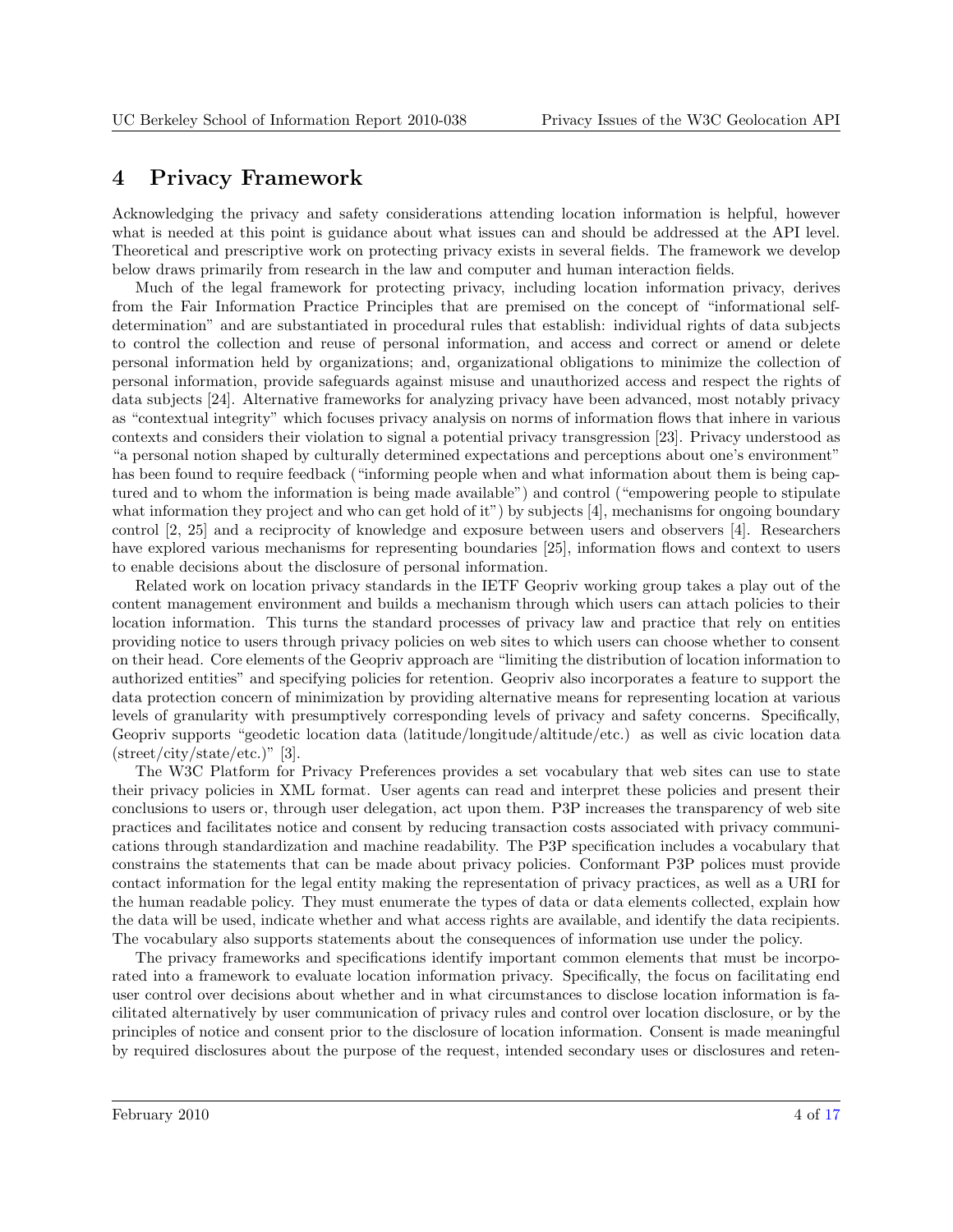tion periods. Knowledge, consent and feedback is further supported by mechanisms that allow users access to the data maintained about them and the ability to amend or delete it. Research suggests that feedback improves user comfort and allays privacy concerns [\[29\]](#page-16-0).

Based upon a review of existing frameworks and prior standards that address privacy we suggest the following framework of common questions for analyzing the privacy support provided by a technical standard. We frame the analysis in terms of *support* to acknowledge both the range of influence that technical standards can have on privacy as well as the power of other constraints, such as law. In considering the impact of technical standards we in no way mean to suggest that the standard alone can or ought to independently determine location privacy. In fact, the determination of where the regulatory hand-off between technological, legal, market and normative constraints occurs is of utmost importance. In an area with complex and contextdependent laws and norms about information flows, standards will do best to enable variation rather than dictate a single outcome [\[5\]](#page-14-0).

- Appropriateness: Is the collection of location information appropriate given the context of the service or application?
- *Minimization:* Is the minimum necessary granularity of location information distributed or collected?
- User Control: How much ongoing control does the user have over location information? Is the user a passive receiver of notices or an active transmitter of policies? Are there defaults? Do they privilege privacy or information flow?
- *Notice:* Can requesters transmit information about their identity and practices? What information is required to be provided to the user by the requesting entity? What rules can individuals establish, attach to their location information and transmit? Is there a standard language for such rules?
- Consent: Is the user in control of decisions to disclose location information? Is control provided on a per use, per recipient or some other basis? Is it operationalized as an opt-in, opt-out or opt model?
- Secondary Use: Is user consent required for secondary use (a use beyond the one for which the information was supplied by the user)? Do mechanisms facilitate setting of limits or asking permission for secondary uses?
- Distribution: Is distribution of location information limited to the entity with whom the individual believes they are interacting or is information re-transmitted to others?
- Retention: Are timestamps for limiting retention attached to location information? How can policy statements about retention be made?
- Transparency and Feedback: Are flows of information transparent to the individual? Does the specification facilitate individual access and related rights? Are there mechanisms to log location information requests and is it easy for individuals to access such logs?
- Aggregation: Does the standard facilitate aggregation of location information on specific users or users generally? Does the specification create persistent unique identifiers?

Collectively, answers to these questions provide insight into the capacity of the specification to support interactions under a range of privacy conditions. In the following sections we consider how these questions are addressed by the W3C Geolocation API specification and its current implementations.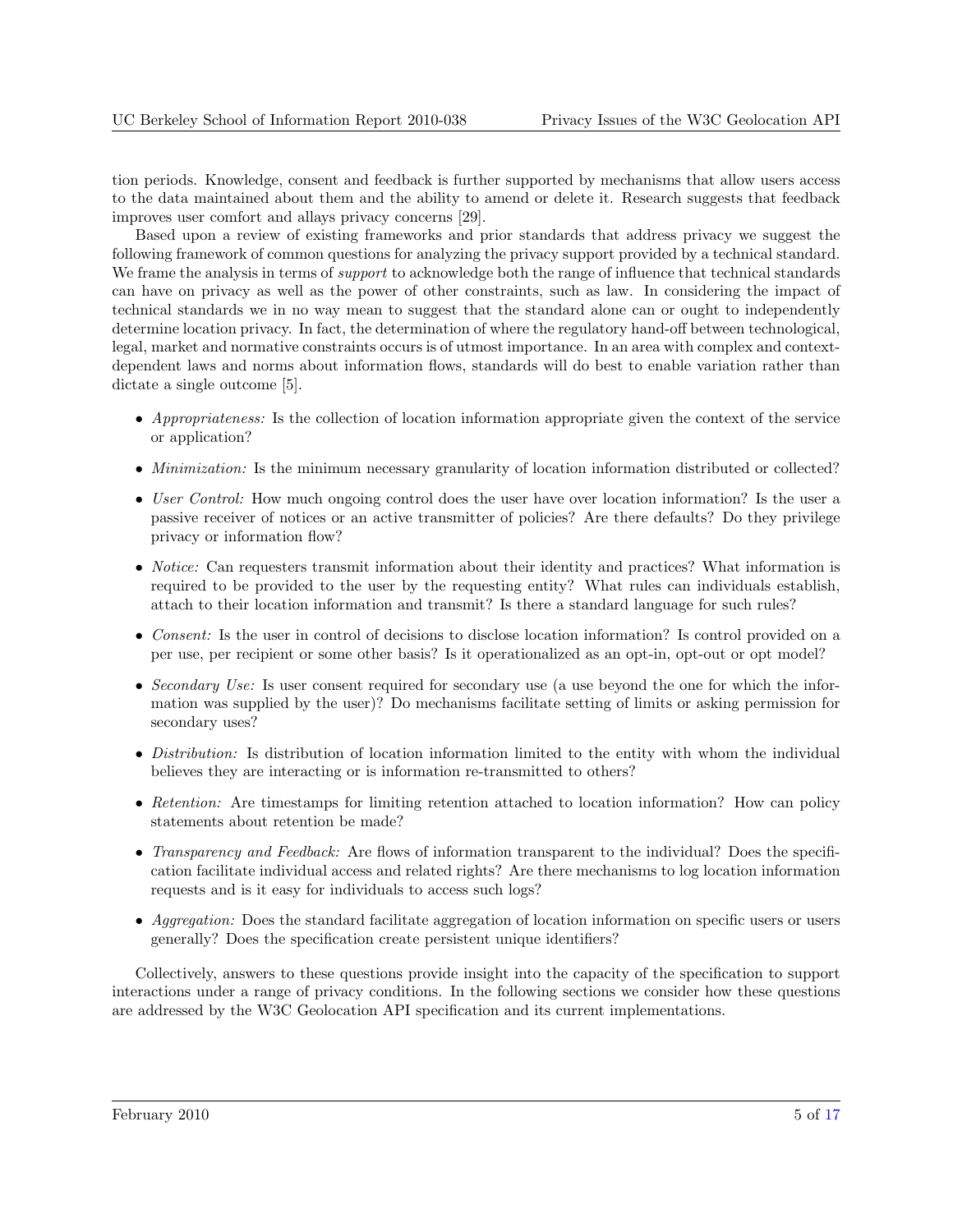### <span id="page-5-0"></span>5 W3C Geolocation API Specification

The W3C Geolocation API [\[27\]](#page-15-0) provides a simple, high-level JavaScript API to allow web sites to request location information — primarily latitude and longitude coordinates — from web browsers, whether on a mobile phone or a laptop computer or any other Web-capable device. The API itself is agnostic to how the browser or device determines the current location: a phone or other mobile device might use a Global Positioning System (GPS) receiver, while a laptop's location might be triangulated from nearby Wi-Fi networks or inferred from its IP address.

Web sites may either request a "one-shot" location — commonly used to locate the user on a map or show nearby points-of-interest — or register with the browser to receive regular updates, which may be used to give directions as the user moves through a city, for example.

In each case, precise location information (latitude and longitude, and sometimes also altitude, heading and speed) is provided to the calling JavaScript code along with accuracy information (measured in meters and corresponding to a 95% confidence level). This JavaScript code runs inside the browser on the user's own machine, but in most cases it immediately communicates the user's location to the hosting web server or some third-party server (like Google Maps, for example) using AJAX or an equivalent method.

The specification provides normative requirements for both user agents (the web browser) and recipients (the requesting web site) in order to protect user privacy. (Normative requirements are binding for any implementation that conforms with the standard.) Requirements may be functional — governing the actual API function calls between the browser and web site — or non-functional — obligations for the browser or web site that don't directly affect the operation of the API. The specification also includes non-normative (that is, non-binding) recommendations and leaves other questions completely open to the implementer's discretion. Both the choice of normative requirements (or the lack thereof) and whether those requirements are functional or non-functional affect user privacy in practice.

#### 5.1 User Agent Requirements

Most of the normative privacy requirements on user agents (typically web browsers) are functional, specifying down to the ordering of distinct steps the algorithm for returning the user's location. Most notably, the user agent must, in most cases, get the user's express permission to send the device's location to a particular web site before initiating a process to obtain a cached or new location. This directly addresses the *consent* question of our privacy framework: users are given yes-or-no control before their information is obtained or revealed. The specification requires that the user agent identify the web site by its *document origin*, as defined by HTML5 [\[15\]](#page-15-0). The document origin specifies which web site is theoretically responsible for requesting the location, although the JavaScript code itself may have come from a third-party server (web sites commonly include JavaScript from Google in order to do basic traffic monitoring, for example) and the JavaScript code may communicate the information to a different, third-party server without the user's knowledge or consent. Providing the document origin gives the user some notice of which entity is requesting their information (though it is silent with respect to their practices), but doesn't address questions of distribution, since users have no assurance about which entities may ultimately receive their location.

In certain cases, the user agent does not have to obtain express permission from the user before obtaining and sending location. First, if the user agent has a "prearranged trust relationship" with the requester  $\cdot$ the example given in the spec is the case of a VoIP telephone with an E911 function to inform emergency services of the user's location — then the user agent need not show a user interface or request permission. No implementing web browser (Firefox, Mobile Safari, Opera) currently has default "prearranged trust relationships" with law enforcement or any other web site, and it is not clear how this phrase, not explicitly defined in the spec, will be interpreted by user agents. The privacy impacts of such pre-arranged relationships would turn on their *appropriateness*: users are likely to expect and appreciate automatic transmission of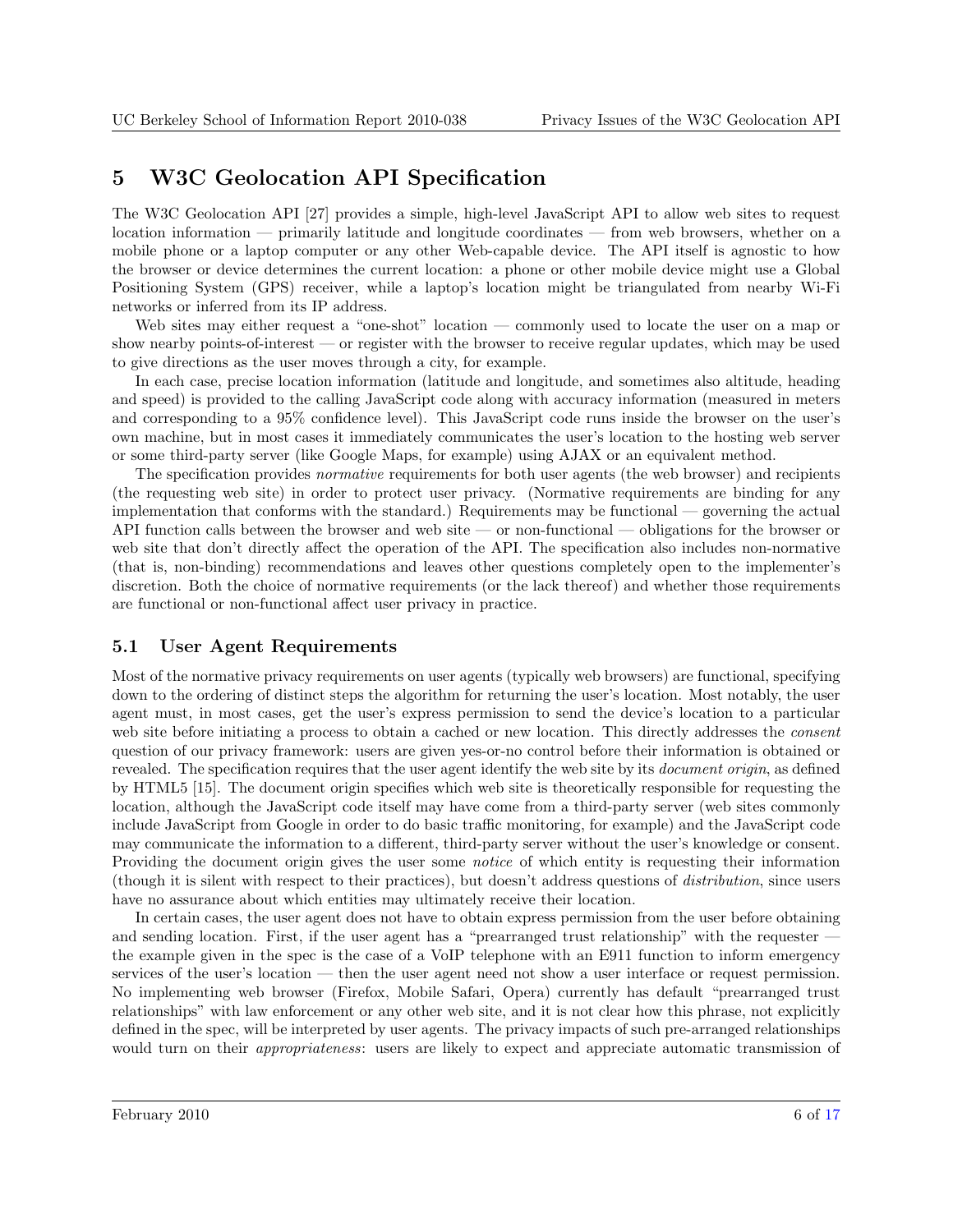<span id="page-6-0"></span>their location when requesting emergency services but would consider it inappropriate for their user agent to automatically track their location history while browsing in order to provide targeted advertising.

Second, users may persist their permissions for a particular web site to access their location. Commonly when a user is asked to give permission to a web site, the browser also presents an option to remember their answer (whether negative or affirmative). If a user asks the browser to remember that they have given permission to a web site, then the browser is not required to present any user interface or obtain permission the next time the user accesses that web site and the web site requests the user's location. These permissions persist even if the purpose for which the web site is collecting location information or its practices of secondary uses, retention and re-distribution change; in fact, even a conscientious requesting web site has no way of signaling to the user agent that their policies have changed and the user should be prompted again.

The specification provides no requirements on whether persistent permissions should expire over time and browser implementations vary on this point. User agents are required to let users manually revoke persisted permissions and are advised "to provide easy access to interfaces that enable revocation" [\[27,](#page-15-0) Section 4.3], but browser implementations vary on how easy this is in practice. For more details, see Section [7.](#page-10-0)

Web sites may either request an old position that the user agent has cached, or insist that a new location be obtained. The specification provides no requirements or recommendations on how long browsers may or should cache a user's location, and provides no method for users to see what cached location (which may not be their current location) will be provided to the requesting code. Nor can users override or control whether new or cached locations are provided. Enabling users to inspect location data before sending it could support the transparency of the system and let users censor sensitive locations.

The specification provides a non-normative (that is, non-binding) section of "Additional implementation considerations" for user agents which recommends (though does not require) that web browsers "enable user awareness of location sharing" [\[27,](#page-15-0) Section 4.3]. Such features would also support transparency, but, as described in Section [7,](#page-10-0) web browsers don't currently provide any ambient feedback to the user to remind them when their location is being shared.

Finally, the current draft of the API provides no requirement for the ability of clients to send a "fuzzed" location or anything less granular than the exact latitude and longitude (just the city and state, for example). Yahoo's Fire Eagle location broker provides this functionality at eight different levels of granularity<sup>4</sup> and the Firefox Geode feature (a forerunner to the W3C API) provided four different levels of granularity.<sup>5</sup> The Working Group is considering something like this functionality for the second version of the  $API<sub>1</sub><sup>6</sup>$  but this has been ruled out of scope for the current version over concerns that naive fuzzing algorithms could be circumvented by making multiple requests over time.<sup>7</sup> As a result, the API cannot fulfill the privacy principle of data minimization: even in cases where the web site may not need the exact location, the API always requires that the precise latitude and longitude be sent. The API provides users a choice between allowing real-time tracking of precise location or being unable to use location-based services.

#### 5.2 Requesting Web Site Requirements

Although the primary audience for (and the primary authors of) the specification are the various browser makers (Apple, Google, Mozilla and Opera will have to implement the API as part of their browsers), the specification also puts normative requirements on requesting web sites that use the API in their JavaScript code [\[27,](#page-15-0) Section 4.2]. Web sites that do not satisfy the "Privacy considerations for recipients of location information" are not considered conformant with the specification, $8$  but as a practical matter the W3C lacks

<sup>4</sup><http://fireeagle.yahoo.net/developer/documentation/location>

<sup>5</sup><http://mozillalabs.com/blog/2008/10/introducing-geode/>

<sup>6</sup><http://www.w3.org/2008/geolocation/track/products/2>

<sup>7</sup><http://www.w3.org/2008/geolocation/track/issues/18>

<sup>8</sup><http://lists.w3.org/Archives/Public/public-geolocation/2009Oct/0009.html>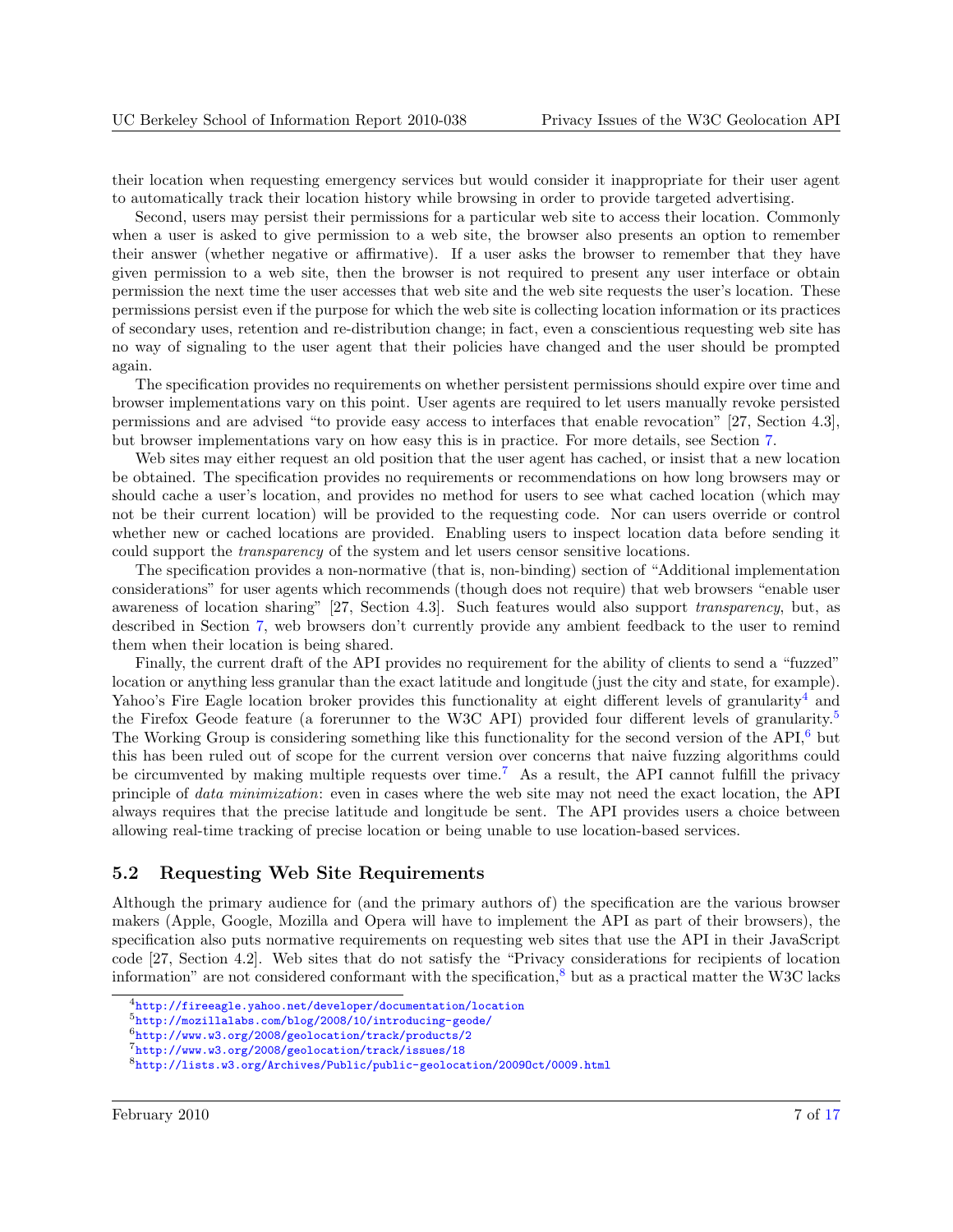<span id="page-7-0"></span>any power to enforce web site practices, and thus there is no clear negative consequence for non-conformance.

Nevertheless, the W3C specification insists that web sites which request visitors' locations using the API meet strict requirements for notice, consent and usage of visitor location information. Without the express permission of the user, web sites must not use location information for purposes beyond which it was provided to them, retain location information longer than permitted or retransmit the visitor's location. Also, web sites must "clearly and conspicuously disclose" that they are collecting visitor location data, how long it is kept, how it is secured, whether it is shared, and how visitors may access, update or delete it. These requirements directly and explicitly address the appropriateness, notice, consent, secondary use, distribution, retention and transparency aspects of user privacy.

But though these requirements are *normative* sections of the specification, they are not *functional* requirements that directly influence how the API works. None of these notices are communicated as part of API calls, and none of these requirements are enforced by the user agent (as a practical matter, it is impossible to enforce them, because the API does not provide any way in which this enforcement could be supported). Instead, web sites are expected to use the HTML content of their own pages to make details about collection, usage, storage and access clear to their visitors. The specification does not detail any particular interface or language requirements and no de-facto standards exist. Web sites vary in their implementation of these rules and very often fall short; see Section 6 for an initial survey of sites using the API.

The W3C Geolocation Working Group did consider multiple proposals that would have added functional requirements for requesting web sites: making either transmitted privacy preferences from the user<sup>9</sup> or notification of intended usage from the web site<sup>10</sup> part of the API function calls. The Geopriv proposal [\[10,](#page-14-0) [12\]](#page-14-0), designed and endorsed by the  $IETF$ ,<sup>11</sup> would have allowed users to attach a set of personal rules to their location information so that requesting web sites would be informed in a machine-readable way whether the user permitted long-term storage or re-transmission of their location information. Such a proposal would also have changed user control of location information from passive (users receiving and accepting notices) to active (users transmitting their own preferences). In a contentious vote, the Working Group chose not to adopt the Geopriv proposal for the current draft of the specification, with opponents arguing that it was too complex to be widely used or understood by web site developers or novice users.<sup>12</sup> The Working Group leadership also rejected proposals to have websites send an intended usage notification and fields specifying retention time and whether or not information would be retransmitted, which would have standardized and enforced notice of *secondary use, distribution* and *retention* policies. Opponents feared that such a system would erode user trust in web browsers since web site privacy practices could not be enforced by the browser itself,<sup>13</sup> while proponents (including one of the authors) suggested that this need not be any different than displaying other third-party information.<sup>14</sup>

### 6 Requesting Web Site Implementations

Although the W3C Geolocation API is only in draft form, its presence in popular browsers (iPhone's Mobile Safari and Firefox 3.5+) has led some web sites to make use of it already. We sought to catalog and evaluate the popular web sites that use the API today and their privacy policies: both whether they satisfied the "Security and privacy considerations" section of the API and whether they made their practices clear to the user up front, before invoking the API. The normative, non-functional requirements put on web sites by the API specification employ a traditional model of notice and consent and rely on web sites to proactively

<sup>9</sup><https://datatracker.ietf.org/liaison/486/>

<sup>10</sup><http://lists.w3.org/Archives/Public/public-geolocation/2009Mar/0131.html>

<sup>11</sup><http://www.ietf.org/dyn/wg/charter/geopriv-charter.html>

<sup>12</sup><http://www.w3.org/2008/12/08-geolocation-minutes.html#item02>

<sup>13</sup><http://www.w3.org/2008/geolocation/track/issues/10>

<sup>14</sup><http://lists.w3.org/Archives/Public/public-geolocation/2009Apr/0054.html>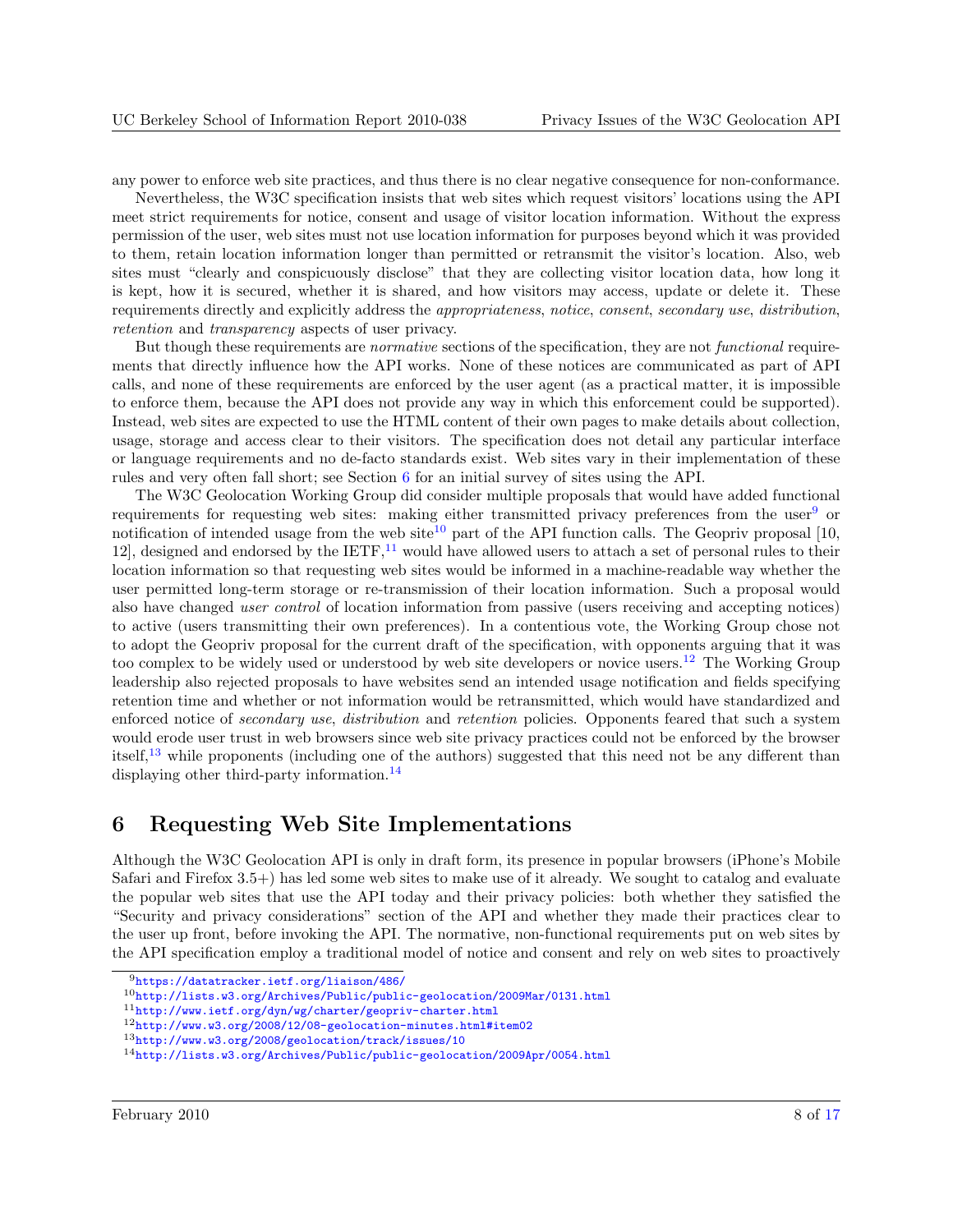<span id="page-8-0"></span>provide clear, conspicuous and comprehensive notice; we sought to investigate whether such notice was actually present.

#### 6.1 Method

To obtain a corpus of web sites using the API, we used the  $80\text{legs}^{15}$  distributed web-spidering service to crawl 11 million URIs and search their JavaScript code (both inline in HTML code and in separate JavaScript files) for references to the API. 80legs does not choose URIs randomly from the trillions of URIs on the Web today; we seeded our search with the 10,000 domains that receive the most traffic according to alexa.com and our 80legs code followed links on those pages to other web sites.

On obtaining results from the crawl, we manually investigated each web site that matched our search to determine whether it was actually using the API, what it apparently used the API for, whether the user was informed of the site's practices with user location information before being prompted for permission, whether user location information was mentioned in the site's Privacy Policy and whether the relevant Privacy Policy was easily accessible (with a single click, for example) from the page where the user was prompted. We also investigated one aspect of user control and distributional norms: whether users could inspect their location information and then choose whether to submit it to the requesting site.

We removed from the list any page that was clearly just a test page (like our own) to experiment with the API, any page that was not actually using the API (some pages were simply describing the API without using it themselves and others had the code necessary for the API but did not activate it) or any page we couldn't test (some were behind membership walls). We added some sites to our list that were not found in the automated crawl that were reported to us by participants in the Geolocation Working Group.

The full list of sites is available online at <http://npdoty.name/location/services>. Since this was compiled during the Fall, undoubtedly some sites that we crawled have since added support for the API; our analysis of the privacy practices of this list is current as of February 2010.

For several reasons, our list should not be considered a comprehensive or exhaustive search of web sites using the API. 11 million URIs is a tiny fraction of the Web and our crawling algorithm was not exhaustive of all pages on each of the high-traffic domains it was seeded with. Some web sites only transmit code that uses the API if the browser is identified as running on a mobile phone: the 80legs crawler is not. Furthermore, some web sites use the Robot Exclusion Standard to specifically prevent automated crawlers from accessing JavaScript files. Finally, it is possible that some code that our crawler accessed might not have used the particular string we searched for ("navigator.geolocation") in calling the API. But though our list of 22 implementing web sites is not exhaustive, we do believe that it provides a useful sample of API usage that users are likely to encounter.<sup>16</sup>

#### 6.2 Results

Analysis of the 22 implementing web sites revealed a variety of practices in notice to the user and usage of location data. But for the most part, current implementing web sites do not "clearly and conspicuously" disclose the purpose and practices of their collection of users' location information.

Sites are listed in Figure [1](#page-9-0) ordered by their Alexa ranking; the bottom seven sites in the list are unranked. No site informed users of their information practices before requesting the user's location (the first column). In the second column, sites where the privacy policy did not explicitly cover location information are noted with a red X, while sites with a clear privacy policy easily accessible from the requesting page are noted with a green checkmark. In the third column, sites that allow inspection of location information before submitting

<sup>15</sup><http://80legs.com>

 $16\,\text{We're currently exploring techniques that would allow us to make an even broader and more comprehensive search of web.}$ sites; if successful, we will update our list and analysis with the additional data.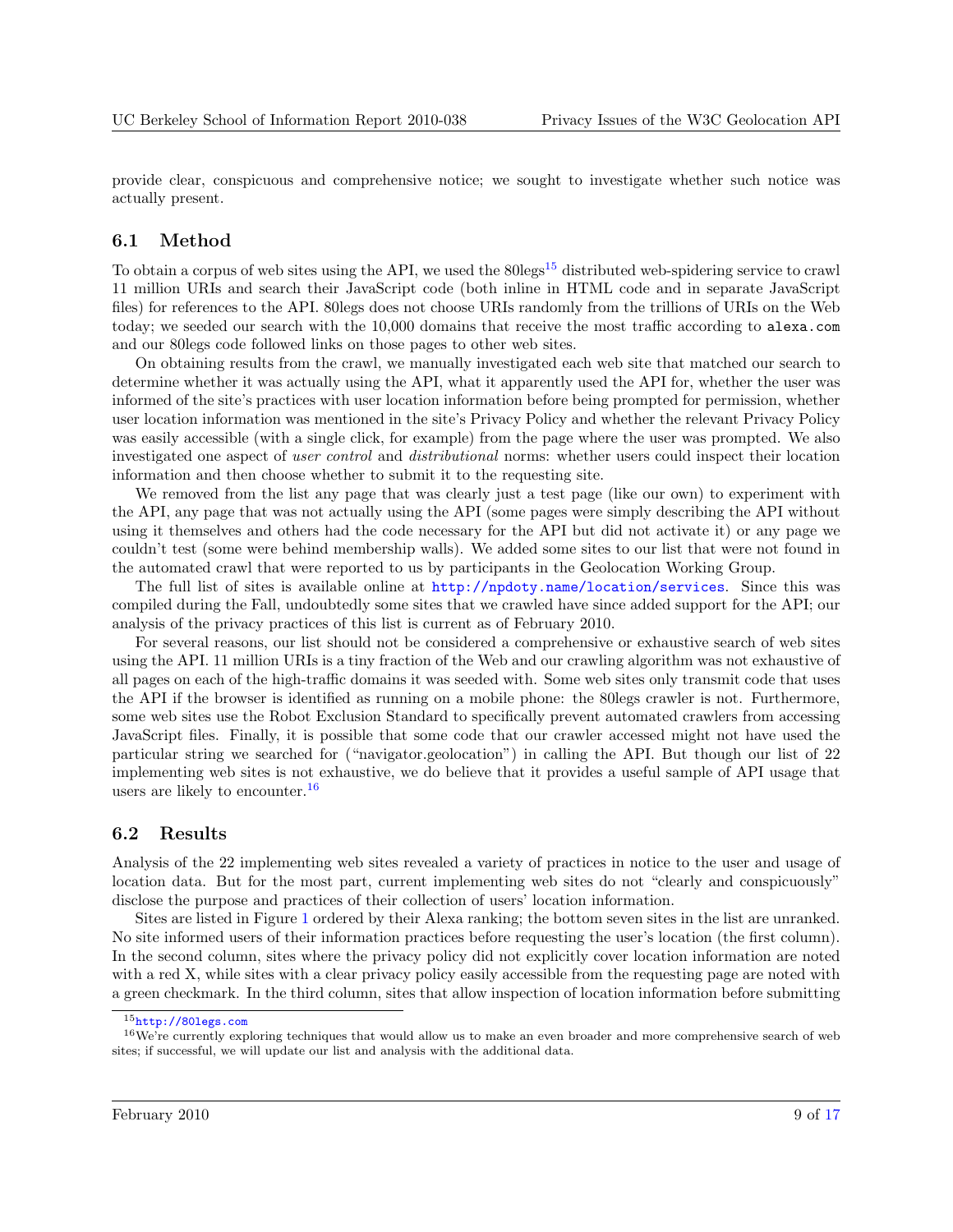<span id="page-9-0"></span>

|                                         | What does it do?                                   | <b>Informed</b><br>up front? | <b>In Privacy</b><br>Policy? | Lets user<br>inspect? |
|-----------------------------------------|----------------------------------------------------|------------------------------|------------------------------|-----------------------|
| Google Maps                             | Zoom the map to your location.                     | ×                            |                              | ×                     |
| Google Local                            | Nearby points-of-interest.                         | ×                            | V                            | x                     |
| Flickr                                  | Show pictures taken nearby.                        | ×                            | ×                            | ×                     |
| <b>Travelocity iPhone</b>               | Search for nearby hotels.                          | ×                            | ×                            |                       |
| AskLaila                                | Search for businesses in India.                    | ×                            | ×                            |                       |
| Search.ch                               | Find Swiss train schedules.                        | ×                            | ×                            | ×                     |
| Identi.ca                               | Attach your location to public<br>microblog posts. | x                            | x                            | x                     |
| Foreca Weather                          | Get the weather forecast.                          | ×                            | ×                            | ×                     |
| <b>BooRah Restaurants</b>               | Show restaurants near you.                         | ×                            | ×                            | ×                     |
| GoThere                                 | Singaporean points of interest.                    | ×                            | ×                            | ×                     |
| The Rocky Horror<br><b>Picture Show</b> | Find Rocky Horror showtimes<br>nearby.             | ×                            | ×                            | x                     |
| GraffitiGeo                             | Show tagged locations nearby.                      | ×                            | ×                            | x                     |
| GeoMail                                 | Add your location to an email.                     | ×                            | ×                            |                       |
| Our Airports (mobile)                   | Show nearby airports.                              | ×                            | ×                            | ✔                     |
| Our Airports                            | Show nearby airports.                              | ×                            | ×                            | v                     |
| Plemi                                   | Find nearby concerts.                              | ×                            | ×                            | x                     |
| AskAround.Me                            | Answer geotagged questions.                        | ×                            | ×                            | x                     |
| gMapTip WordPress                       | Add a map to a blog post.                          | ×                            | ×                            | ×                     |
| Your Mapper                             | See map data for your location.                    | ×                            | ●                            | V                     |
| <b>BackNoise</b>                        | Semi-private conversations.                        | ×                            | ×                            | ×                     |
| BailBond.com                            | Find a nearby bail bondsman.                       | ×                            | ×                            | v                     |
| Toupil.fr                               | Search for businesses in France.                   | ×                            |                              | ×                     |

Figure 1: Web sites using the W3C Geolocation API. For a complete and up-to-date list, see [http://npdoty.](http://npdoty.name/location/services) [name/location/services](http://npdoty.name/location/services)

are noted with a green check and sites that wait to submit location information until the user submits a form are noted with an orange circle.

Out of 22 instances, not a single web site informed users of their privacy practices with respect to collected location data up front, that is, before they were presented with a prompt for their location. As a result, we suspect that virtually no users encountering the W3C Geolocation API are fully informed about the requesting site's information practices when they decide whether or not to reveal their location. Nine sites (41%) presented the prompt immediately on loading a page, without a user even pressing a button to initiate the action.

Furthermore, only four of the 22 sites (18%) explicitly mentioned the collected location data in their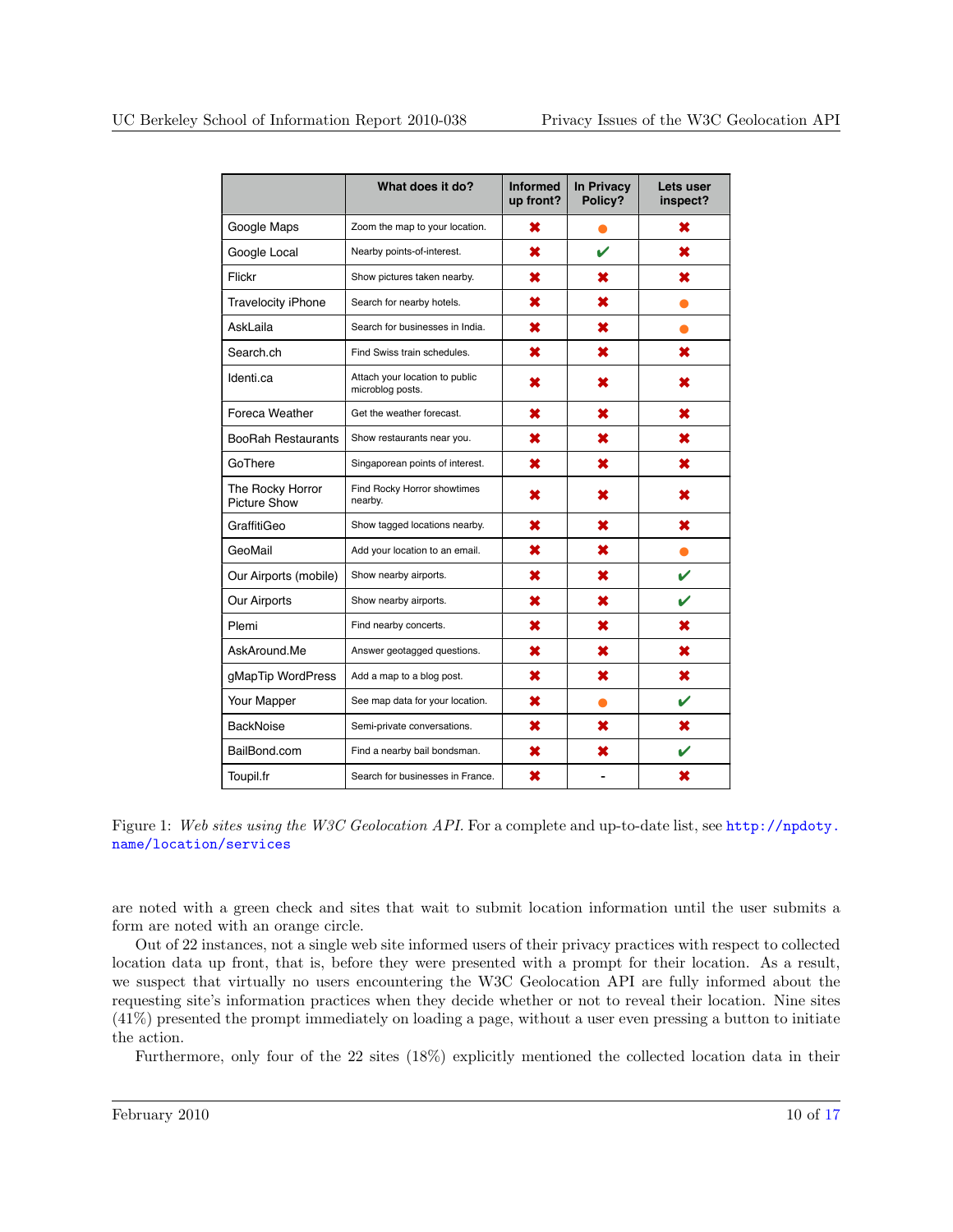<span id="page-10-0"></span>privacy policy (if a privacy policy even existed), making it difficult for even a determined user to find out policies on distribution or retention. Only one site (the mobile version of Google Local) had a privacy policy with a clear description of the collected location data available within a single click.

In the case of the microblogging site Identi.ca, logged-in users are immediately presented with the location prompt on loading every page with no explanation of what their location will be used for, casting doubt on the *appropriateness* of the request. (The prompt even appears on their privacy page, which does not mention location information.) Users who do provide their location have it silently and automatically attached to the posts they make on the site, which are published (alongside their usernames) publicly for everyone to see, a form of distribution they may not expect.

There was one encouraging sign for privacy protection: seven of the sites (32%) did not immediately submit the user's location back to the originating web server once it was received. Instead, they entered the received location data into a form field on the page itself; location information would only be sent to the server if and when the user submitted the form by clicking a button (with labels like "Search"). In some of these cases (four of the seven), the user can even inspect or modify the location data before it is sent: to correct a mistake that their browser made, censor a sensitive location that they do not want to share, decrease the precision of the location data being sent or simply to be aware of what personal information is being provided to the web site. For example, pilots who use OurAirports.com can click "Use my current location" to bring up the Geolocation API prompt, after which their latitude and longitude is presented in plain text in the search box, where a pilot can edit it before finally clicking "Go!" to find nearby airports. Such techniques, though uncommon in our survey, match common expectations for how forms on the Web work, enable real *transparency* and maximize *user control*.

Of course, because the API currently returns location data exclusively in latitude and longitude coordinates, very few users (other than pilots) can make sense of coordinate data they are about to send, even if they are provided an opportunity to inspect or change it. BailBond.com and YourMapper.com take the helpful step of *reverse geocoding* the user's location, translating it into a human-readable city and state, but this requires first transmitting the user's coordinates to a service (GeoNames and Google, respectively) to do the geocoding without the user's notice or consent.

## 7 Client Implementations and Location Providers

We have not completed a systematic analysis of supporting Web browsers, but popular implementations (Firefox 3.5+ and Mobile Safari 3.0+)<sup>17</sup> do vary. All browsers explicitly request the user's permission through a UI before revealing location. But persistence of permissions (after which the user is not prompted anymore) varies: in Firefox, users check a box labeled "Remember for this site"; on the iPhone, the user's preference is remembered after two consecutive answers.

The specification requires that user agents provide a way to revoke these persisted permissions and advises that they "provide easy access to interfaces that enable revocation". In Firefox, this requires returning to the page in question (risking that the site will again automatically obtain your location) and viewing the permissions for the page in "Page Info". On the iPhone, persisted permissions are automatically reset after 24 hours. Users can manually reset location warnings for all applications on the phone through a series of menus in the phone's settings, but this resets all location information permissions granted by the user; there is no way to revoke location permissions for a single application or site. Once the user has given permission for Mobile Safari (which in this logic is just a single application providing access to location information) to access their location, the iPhone remembers any previously set site-specific permissions.

<sup>&</sup>lt;sup>17</sup>Beta and experimental versions of the Opera browser also support the API, but this functionality hasn't been released as part of the main product. Google Chrome and other browsers with the Google Gears plugin support similar functionality but with a distinct API.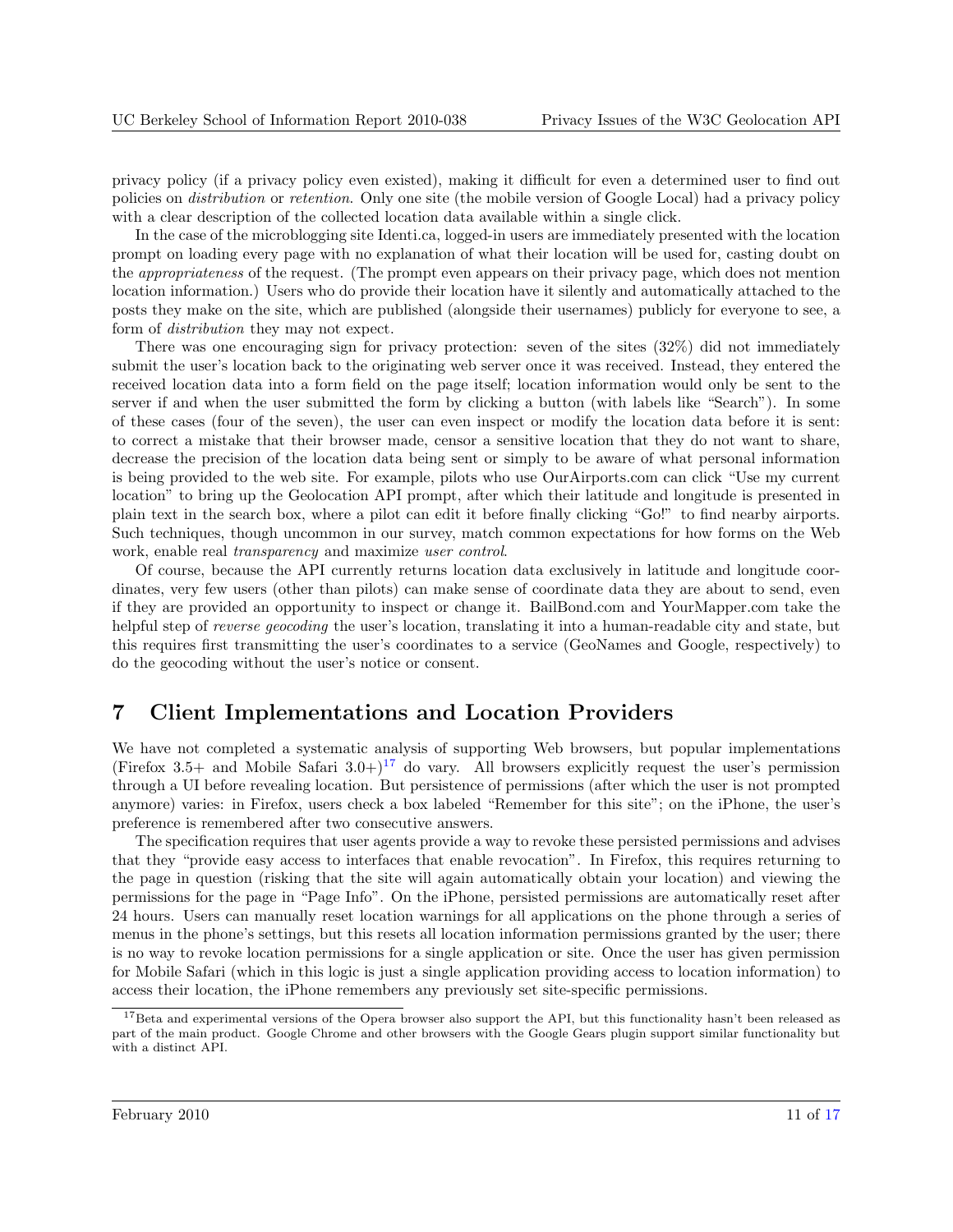Although web browsers "are advised to enable user awareness of location sharing" neither Firefox nor Mobile Safari provide any sort of ambient notification to the user when location data is automatically sent to a web site for which permissions are persisted. Similar functionality does exist today at the operating system level: the Windows 7 Location Platform<sup>18</sup> provides unobtrusive taskbar notifications when an application accesses the user's location and also lets users view a retrospective log of location activity (which applications accessed the user's location and when).<sup>19</sup>

Finally, although the specification is agnostic to how implementing user agents determine the user's location, the details can affect user privacy. For example, Firefox sends a list of the user's Wi-Fi SSIDs and signal strengths to Google Location Services in order to estimate location, and Google stores that list along with the user's IP address and a unique client identifier.<sup>20</sup> On the iPhone (and in the Opera web browser), Wi-Fi triangulation is done through Skyhook Wireless, which has a similar privacy policy.<sup>21</sup> There are several different techniques that could be used for geolocating a particular Web-based device:

- Geolocation by IP Address: If the IP address of a device is known, the general geographic area can be inferred. The result varies widely in accuracy and is based on the assumption that an IP address belongs to an IP address block that can be associated with a physical location. This assumption can be problematic in a variety of settings, such as with dynamic IP addresses, VPNs, proxy servers, NAT, and other network-level technologies that influence IP address assignment.
- Geolocation from  $Wi$ -Fi Networks: For devices that have Wi-Fi access, the SSID (a network identification code) of nearby networks can be used to lookup the geolocation of that wireless network in a database of SSIDs. This method is often reliable, but suffers from the fact that SSIDs are not unique and can change position.
- Geolocation by Cell Tower Triangulation: For devices using mobile phone networks, cell tower IDs can be used to determine location by triangulation (using various IDs and the signal strength to calculate the most likely location). The accuracy of this method varies with the cell tower density.
- GPS: An increasing number of devices have GPS receivers built-in, which produce very accurate location measurements. GPS has the disadvantages of being less reliable indoors, being affected by the visible sky in a given location and potentially taking a long time to fix on a location.
- Manual Input: Users can also manually specify their location, either selecting from a predefined list, or using interfaces with map views which might be initialized by a different location technology. (No browser implementations of the W3C Geolocation API support manual input today.)

Because the specification is agnostic to how location is provided, user agent implementations could allow users to choose between different providers or different methods under different circumstances, to obtain more accurate location information in certain circumstances or to hide sensitive locations from a particular provider. For example, Firefox could provide an interface that let users manually specify their location (Fire Eagle provides such functionality for its location broker service) or the iPhone could provide a setting to only use GPS for location services (which would decrease their speed and accuracy in some circumstances, but prevent Skyhook or Apple from being informed of the user's location). But as a matter of fact, Google and Skyhook act as the provider for the vast majority of users of the W3C Geolocation API today. Using large, centralized location providers not only is more economical for device and browser manufacturers then implementing such a service in-house, it also allows providers to use the large volume of location requests to continuously improve and correct their databases, for example, to detect when a particular Wi-Fi access

<sup>18</sup><http://www.microsoft.com/whdc/device/sensors/>

 $19$ [http://msdn.microsoft.com/en-us/library/dd756632\(VS.85\).aspx](http://msdn.microsoft.com/en-us/library/dd756632(VS.85).aspx)

<sup>20</sup><http://www.google.com/privacy-lsf.html>

<sup>21</sup><http://www.skyhookwireless.com/howitworks/privacypolicy.php>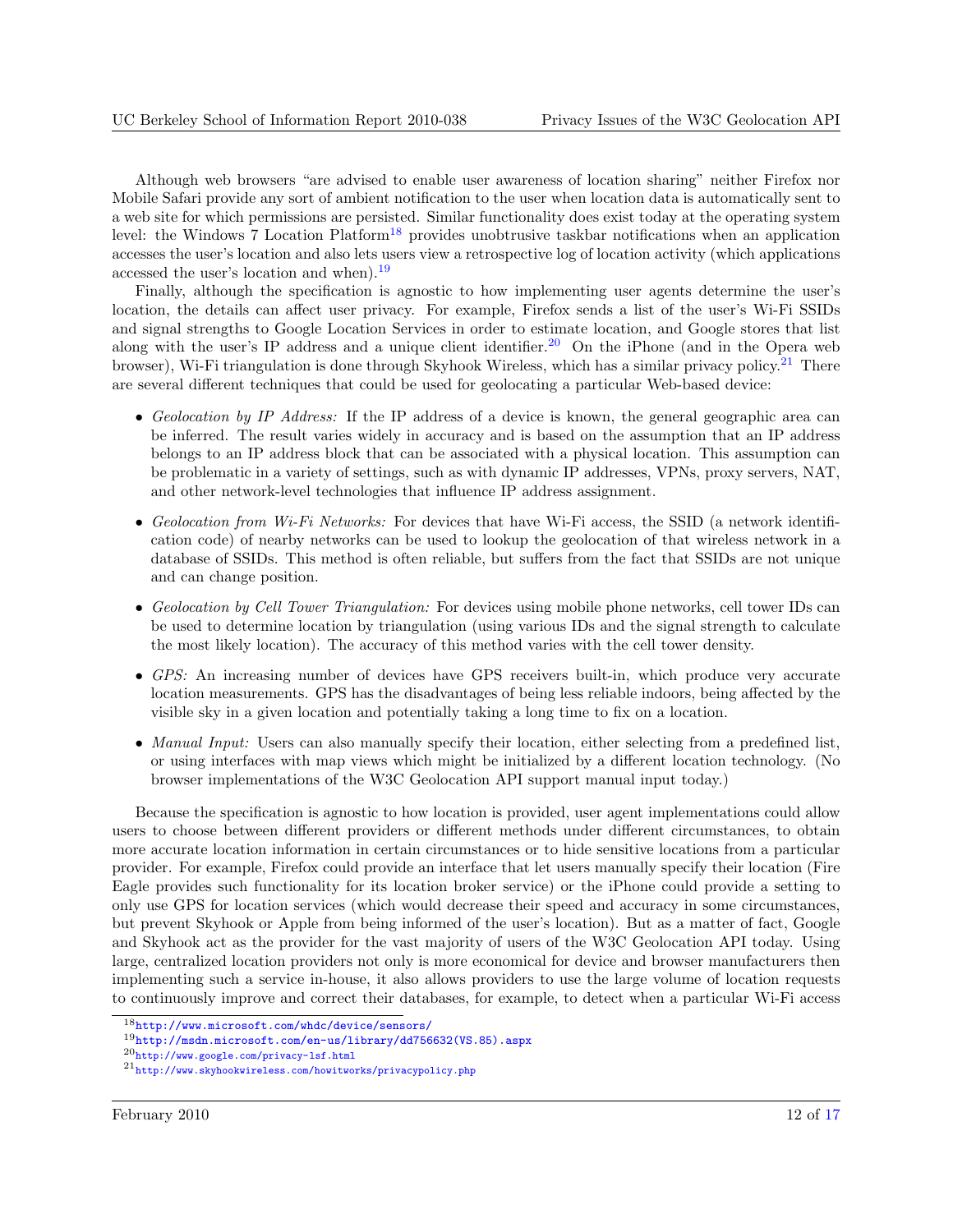<span id="page-12-0"></span>point has suddenly moved. But such centralization has the side effect of enabling large-scale aggregation of user location data: although a user might reveal his location to several different location-based services throughout the course of a day, the user reveals his location to the same location provider each time, which can produce a full, sensitive and personally-identifying location history for a pseudonymous user. The privacy risks of large-scale aggregation on the Web are not new: the KnowPrivacy project [\[14\]](#page-15-0) and a study by Krishnamurthy and Wills [\[18\]](#page-15-0) illustrate some of the possible threats. Recent regulator and public concern about the retention of search queries is also applicable to these backend location providers; although they collect different data, aggregated location data raises not only a similar privacy concern but also a safety concern, since a large number of individuals may be physically located with such a dataset.

### 8 Try It Yourself

Since a handful of browsers and web sites are already using the draft W3C Geolocation API, it is not difficult to try this new functionality for yourself. Use an iPhone (with v3.0 or higher software) or a recent version (3.5 or higher) of the free Firefox browser and navigate to our test page at <http://npdoty.name/location>.

On loading the test page you can immediately see the accuracy of the legacy, non-JavaScript method for determining the user's location. Just by receiving the request, a web site can guess location (sometimes to the city level of precision) from the user's IP address. By clicking "Find my location" you can see the permission dialog that your browser uses to obtain your express consent and, on giving your permission, you can see all the information that your browser returns about your location. The amount and accuracy of data will depend on your browser, how it obtains your location and where you are. At different times, your browser might return location data with accuracy to 20,000 meters or to 20 meters.

### 9 Future Developments

The W3C Geolocation API is only one example of how potentially sensitive personal information is made available on the Web. The current trend towards increasingly capable mobile devices and the mobile Web suggests that these privacy issues will become increasingly common and important in the near future. For example, the BONDI<sup>22</sup> initiative standardizes a set of access technologies for mobile devices which go well beyond just location, including access to address books and calendar information. Mobile devices typically contain substantial private information, and the small form factor makes it challenging to design and implement complex access control and management interfaces.

In the W3C, the *Device APIs and Policy Working Group*  $(DAP)^{23}$  is tasked with addressing these challenges. The group's mission is "to create client-side APIs that enable the development of Web Applications and Web Widgets that interact with devices services such as Calendar, Contacts, Camera, etc." and to "produce a framework for the expression of security policies that govern access to security-critical APIs." The working group has not yet produced any public documents, but members have made it clear that they're closely following the discussion of privacy in the Geolocation API as they consider a broader set of APIs.<sup>24</sup>

The details of the W3C Geolocation API and its privacy support may also affect law and regulation. The Federal Trade Commission (FTC) has expressed interest in the potential harms to consumer privacy that can arise from mobile devices and location-based services as part of its recent "Exploring Privacy" roundtable series.<sup>25</sup> Meanwhile, the *House Committee on Energy and Commerce* recently held a hearing on "The Collection and Use of Location Information for Commercial Purposes" which may inform broad

<sup>22</sup><http://bondi.omtp.org/>

<sup>23</sup><http://www.w3.org/2009/dap/>

<sup>24</sup><http://lists.w3.org/Archives/Public/public-geolocation/2010Jan/0002.html>

<sup>25</sup><http://www.ftc.gov/bcp/workshops/privacyroundtables/>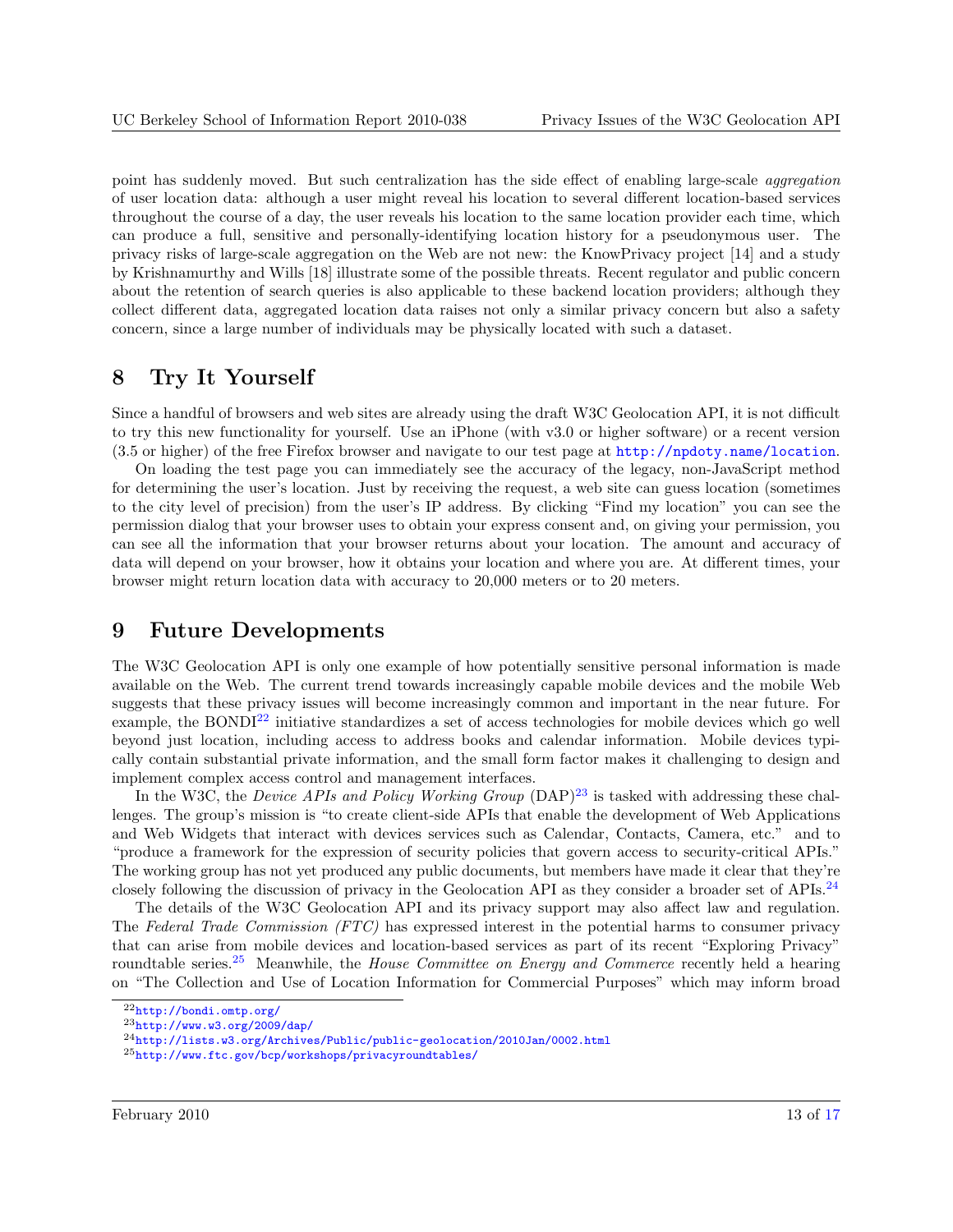<span id="page-13-0"></span>federal privacy legislation. Both the FTC and Congress are likely to take current practices and any industry self-regulation into account when determining whether additional regulation or legislation is necessary.

Figuring out where is best to address privacy concerns — in specifications, implementations, interfaces, corporate policies or laws — will be of the utmost importance. User adoption of location-based services may be slowed if privacy issues are not appropriately considered.

## 10 Recommendations

In conclusion, we propose four modifications to the W3C Geolocation API to enable support of the different principles in our privacy framework that appear to be lacking in current implementations.

- 1. Any functionality that would enable minimization is notably absent from the specification and as a result users must always risk transmitting their precise latitude and longitude location. This increases user risk (of physical harm and of revealing sensitive or personally-identifying information) while in many cases not providing any useful advantage. The specification could either provide a standard for different levels of granularity (perhaps a subset of RFC4119's civic location format) which user agents could expose as a choice to users or add a parameter for "fuzzing" latitude and longitude coordinates by a user-specified amount.
- 2. The specification wisely uses a model of user *consent* and *control* for revealing location information location-based services employ a wide variety of methods for how they request, store and distribute user data and the specification should not inhibit this variety. But the model relies on web sites proactively informing users of how they will use, retain and distribute user data and our preliminary exploration shows that web sites consistently fail to do this. Rather than relying on a potentially cumbersome legislative solution to enforce notice, functional requirements could be added to the current specification to allow machine- and human-readable notices to be sent along with each request for user location. This would require web sites to explicitly communicate (at the time of request) to users about use, distribution and retention and, we believe, would increase user control by creating informed consent. Appropriateness will always have to be judged on a case-by-case basis, but by providing users with a human-readable explanation of how their information will be used at least provides users with the necessary context to make that decision for themselves.

Alternatively, the specification could (as in the Geopriv specification) support two-way communication about privacy rules. Allowing users to attach privacy rules to their own location information may lessen the burden on notice and consent processes which can be particularly burdensome given the form factor of mobile devices and the time-sensitive nature of many location-based queries.

3. In many cases the distribution flows of information through the Geolocation API are opaque to the user: users are rarely aware of what exactly their location data consists of, where it's re-transmitted or even, in the case of persisted permissions, if and when it's sent at all. User preferences may change over time even when the information practices of a particular service are completely constant. By better supporting *transparency and feedback*, the API could respond to this contextual aspect of privacy.

Since current user agent implementations have chosen not to follow the non-binding advice to enable awareness of location sharing, the specification could require that web browsers, where possible, provide an unobtrusive ambient notice. Further, the Working Group could learn from the handful of requesting web sites that today let the user inspect their own location information (with or without reverse geocoding) and recommend that web browsers provide that same functionality and control for all the sites their users visit.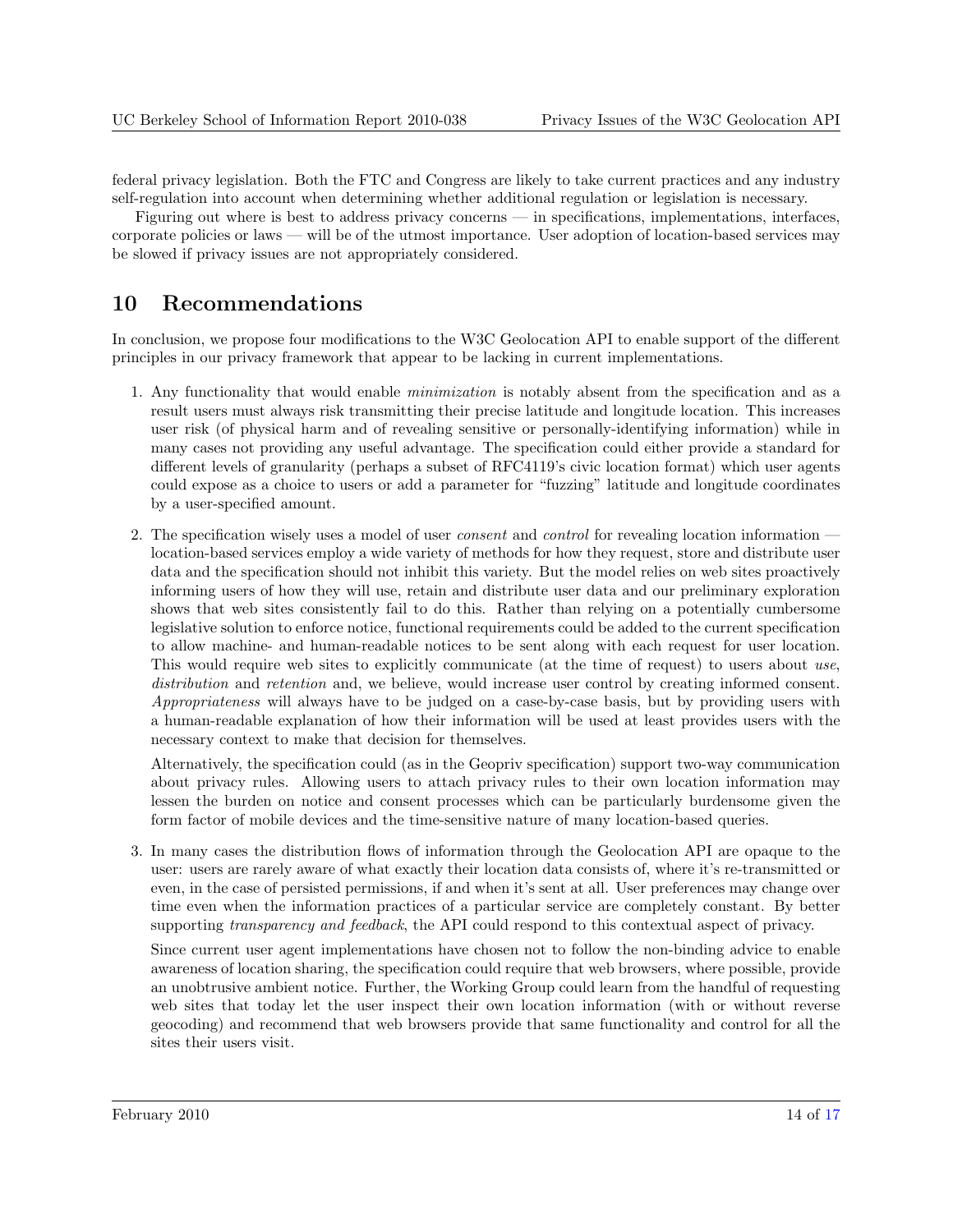<span id="page-14-0"></span>4. Although the specification is (and should remain) agnostic to the user agent's particular location provider, it should not ignore the significant risks of aggregation among a small number of location providers (currently, Skyhook Wireless and Google). User agents should be encouraged to provide choice between different location providers and required to provide information to users on who their location provider is and what its privacy policy is.<sup>26</sup>

## References

- [1] Kim Alexander and Keith Mills. Voter Privacy in the Digital Age, May 2004.
- [2] Irwin Altman. Privacy Regulation: Culturally Universal or Culturally Specific? Journal of Social Issues, 33(3):66–84, 1977.
- [3] Richard Barnes, Matthew Lepinski, Alissa Cooper, John Morris, Hannes Tschofenig, and Henning Schulzrinne. An Architecture for Location and Location Privacy in Internet Applications. Internet Draft draft-barnes-geopriv-lo-sec-05, July 2009.
- [4] VICTORIA BELLOTTI and ABIGAIL SELLEN. Design for Privacy in Ubiquitous Computing Environments. In GIORGIO DE MICHELIS, CARLA SIMONE, and KJELD SCHMIDT, editors, Third European Conference on Computer-Supported Cooperative Work, pages 77–92, Milano, Italy, September 1993. Kluwer Academic Publishers.
- [5] David D. Clark, John Wroclawski, Karen R. Sollins, and Robert Braden. Tussle in Cyberspace: Defining Tomorrow's Internet. In ACM SIGCOMM 2002 Conference on Applications, Technologies, Architectures, and Protocols for Computer Communication, pages 347–356, Pittsburgh, Pennsylvania, August 2002. ACM Press.
- [6] Julie E. Cohen. Structural Rights in Privacy. University of Chicago Law Review, 75(1), 2008.
- [7] Sunny Consolvo, Ian E. Smith, Tara Matthews, Anthony LaMarca, Jason Tabert, and PAULINE POWLEDGE. Location Disclosure to Social Relations: Why, When, & What People Want to Share. In Katz et al. [\[16\]](#page-15-0), pages 81–90.
- [8] LORRIE FAITH CRANOR. Web Privacy with P3P. O'Reilly & Associates, Sebastopol, California, September 2002.
- [9] Lorrie Faith Cranor and Joseph M. Reagle. Designing a Social Protocol: Lessons Learned from the Platform for Privacy Preferences. World Wide Web Consortium, Note NOTE-TPRC-970930, November 1997.
- [10] Jorge R. Cuellar, John B. Morris, Deirdre K. Mulligan, Jon Peterson, and James M. Polk. Geopriv Requirements. Internet RFC 3693, February 2004.
- [11] ANDREW DAVIEL, FELIX A. KÄGI, and MARTIN KOFAHL. Geographic Extensions for HTTP Transactions. Internet Draft draft-daviel-http-geo-header-05, December 2007.
- [12] Michelle Engelhardt Danley, Deirdre K. Mulligan, John B. Morris, and Jon Peterson. Threat Analysis of the Geopriv Protocol. Internet RFC 3694, February 2004.

 $^{26}$ Firefox already does an excellent job of the latter, explaining in clear terms how the API works and what information is transmitted to Google. See <http://www.mozilla.com/en-US/firefox/geolocation/>.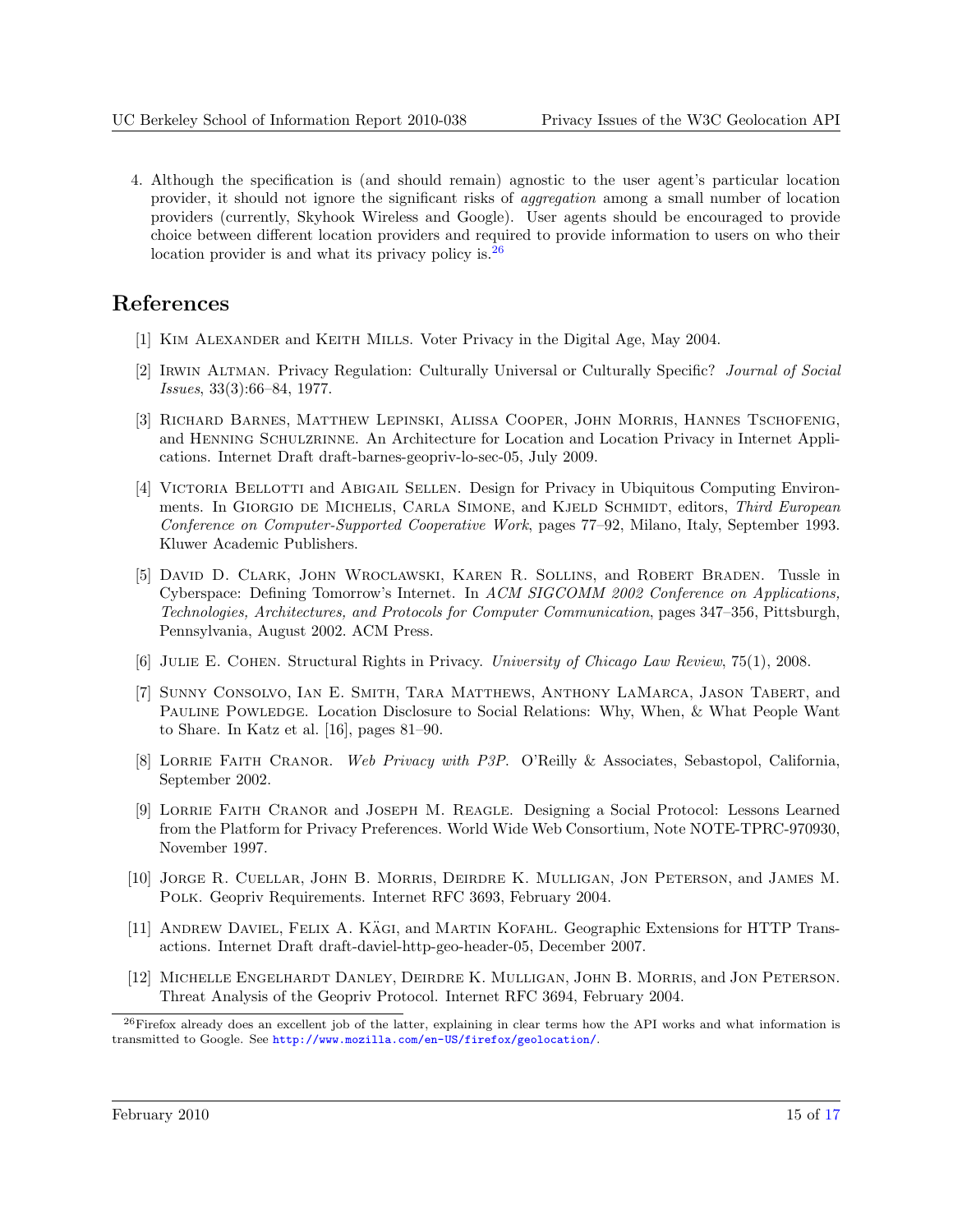- <span id="page-15-0"></span>[13] Mary Flanagan, Daniel C. Howe, and Helen Nissenbaum. Embodying Values in Technology: Theory and Practice. In JEROEN VAN DEN HOVEN and JOHN WECKERT, editors, *Information* Technology and Moral Philosophy, chapter 16, pages 322–353. Cambridge University Press, March 2008.
- [14] Joshua Gomez, Travis Pinnick, and Ashkan Soltani. KnowPrivacy. Technical Report 2009-037, School of Information, UC Berkeley, Berkeley, California, October 2009.
- [15] Ian Hickson and David Hyatt. HTML 5 A Vocabulary and Associated APIs for HTML and XHTML. World Wide Web Consortium, Working Draft WD-html5-20090825, August 2009.
- [16] Irvin R. Katz, Robert L. Mack, Linn Marks, Mary Beth Rosson, and Jakob Nielsen, editors. CHI '95: ACM Conference on Human Factors and Computing Systems, Denver, Colorado, May 1995. ACM Press.
- [17] Jennifer King and Chris Jay Hoofnagle. A Supermajority of Californians Supports Limits on Law Enforcement Access to Cell Phone Location Information. Technical report, School of Law, UC Berkeley, Berkeley, California, April 2008.
- [18] Balachander Krishnamurthy and Craig E. Wills. Privacy Diffusion on the Web: A Longitudinal Perspective. In JUAN QUEMADA, GONZALO LEÓN, YOËLLE S. MAAREK, and WOLFGANG NEJDL, editors, 18th International World Wide Web Conference, pages 541–550, Madrid, Spain, April 2009. ACM Press.
- [19] DAVID M. KRISTOL. HTTP Cookies: Standards, Privacy, and Politics. ACM Transactions on Internet Technology, 1(2):151–198, November 2001.
- [20] Alexander Mayrhofer and Christian Spanring. A Uniform Resource Identifier for Geographic Locations ('geo' URI). Internet Draft draft-ietf-geopriv-geo-uri-04, November 2009.
- [21] JOHN MORRIS and ALAN DAVIDSON. Policy Impact Assessments: Considering the Public Interest in Internet Standards Development, August 2003.
- [22] Deirdre K. Mulligan and Aaron Burstein. Implementing Copyright Limitations in Rights Expression Languages. In 2003 ACM Workshop on Digital Rights Management, volume 2696 of Lecture Notes in Computer Science, pages 137–154, Washington, D.C., November 2003. Springer-Verlag.
- [23] HELEN NISSENBAUM. Privacy as Contextual Integrity. Washington Law Review, 79(1), 2004.
- [24] Organisation for Economic Co-Operation and Development (OECD). Guidelines on the Protection of Privacy and Transborder Flows of Personal Data, August 1980.
- [25] LEYSIA PALEN and PAUL DOURISH. Unpacking 'Privacy' for a Networked World. In GILBERT COCKTON and PANU KORHONEN, editors, Conference on Human Factors and Computing Systems (CHI 2003), pages 129–136, Fort Lauderdale, Florida, April 2003. ACM Press.
- [26] Sameer Patil and Jennifer Lai. Who Gets to Know What When: Configuring Privacy Permissions in an Awareness Application. In Katz et al. [16], pages 101–110.
- [27] ANDREI POPESCU. Geolocation API Specification. World Wide Web Consortium, Working Draft WD-geolocation-API-20090707, July 2009.
- [28] HARRY SURDEN. Structural Rights in Privacy. SMU Law Review, 60:1605–1629, 2007.